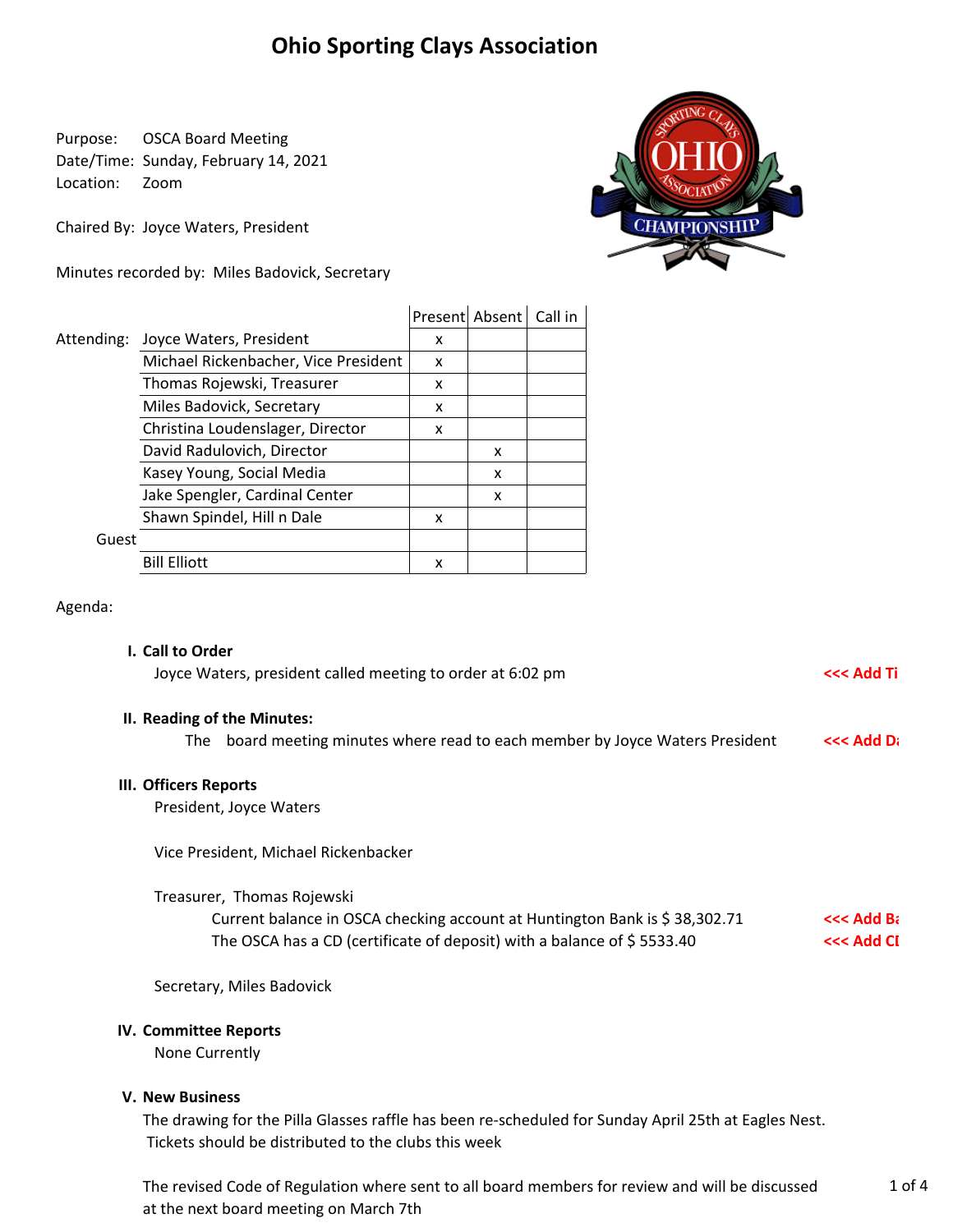The board reviewed & discussed the Shoot Financial report that was sent out A motion was made by Tom Rojewski to adopt the report Motion seconded by Shawn Spindel

Motion Passed

### **2021 State Shoot News & Updates**

Location: Hill n'Dale Club Dates: August 5th ‐8th Target Setter: David Kelly

Motion made by Mick Rickenbacker to have David Kelly as the 2021 Target Setter David's fee of \$3500 + expenses' was agreed upon Motion Seconded by Christina Loudenslager

Motion Passed

With the resent notice from the NSCA about allowing reloads. The board discussed the use of reloads for the 2021 State Championship. Shawn Spindel made the discission the All event must be shot with Factory Ammunition

Motion made by Mike Rickenbacker to purchase 2021 vest pins Motion seconded by Tom Rojewski Motion Passed

### **Dates & Locations of upcoming OSCA Board Meetings**

February 14, 2021 March 7, 2021 April 11, 2021 May 9, 2021 June 6, 2021 July 11, 2021 **Sundays @ 6:00pm via Zoom**

## **OSCA Annual Board Meeting**

Thursday, August 5, 6:00pm at Hill 'n Dale Club

After Board business was complete Bill Elliott called in to present to the Board about his ideas on expanding youth shooting in Ohio.

After Bill's presentation Joyce Water asked the Board members to review Bill plan and have it as a topic of discussion at the next Board meeting **<<< Add Ti**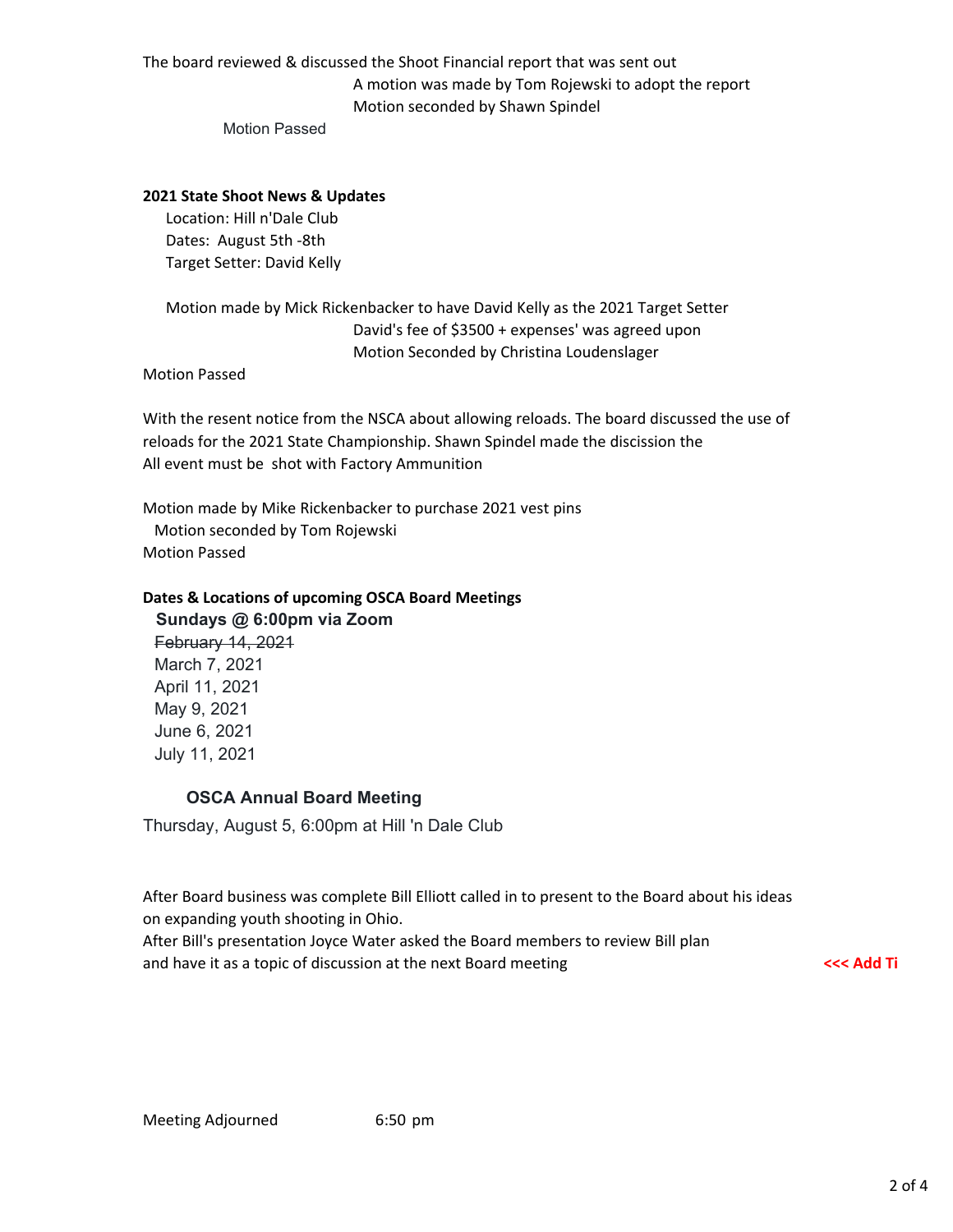me

ate of Last Minutes

ank Balance **D** Balance